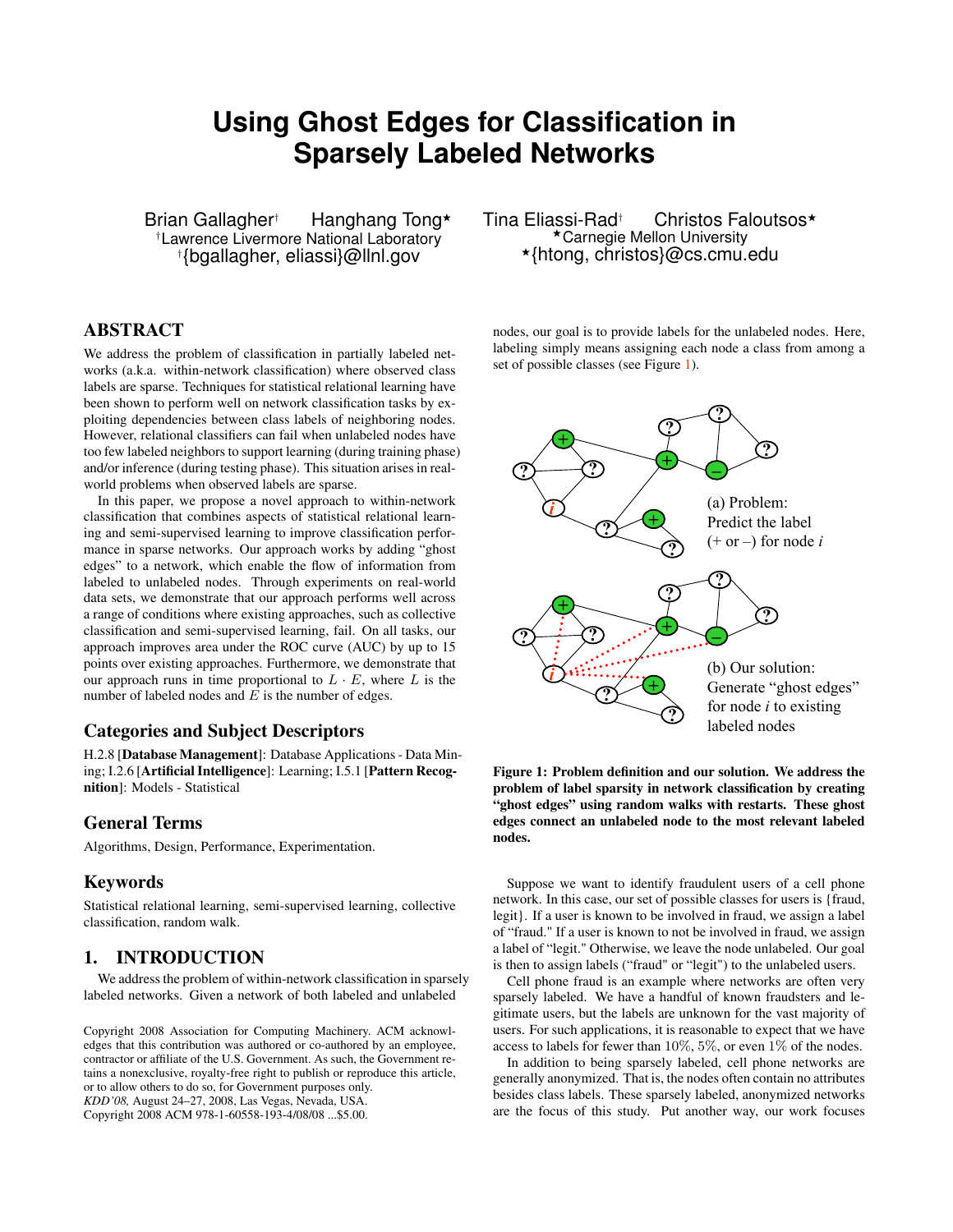on *univariate within-network classification in sparsely labeled networks*.

Techniques for statistical relational learning (SRL) have been shown to perform well on network classification tasks because of their ability to exploit dependencies between labels of related nodes [\[18\]](#page-8-1). These techniques use labeled data to learn a model of the dependencies between labels of neighboring nodes. The labels of unlabeled nodes can then be inferred by propagating information from labeled nodes throughout the network, according to this learned dependency model (i.e., collective classification). Unfortunately, sparse labels cause a number of problems for relational classifiers. First, collective classification techniques can fail without sufficiently many labels to seed the inference process [\[15\]](#page-8-2). Second, fewer labeled nodes means fewer training examples from which to learn dependencies. Finally, even when a node is labeled, many of its neighbors will not be. This is equivalent to having many missing attribute values in a traditional supervised learning setting. The result is that it is very difficult to learn an accurate model of the dependencies present in the data.

Within-network classification can also be viewed as a graphbased semi-supervised learning problem since we have both labeled and unlabeled data available at training time. Although semisupervised learning (SSL) is generally applied to non-network data, graph-based SSL approaches can be applied to within-network classification, as we show. SSL techniques have the advantage that they do not rely as heavily on labeled training data and can make use of unlabeled data as well. However, graph-based SSL approaches generally do not learn dependencies from data, but instead assume local label consistency (i.e., that nearby points tend to have the same label). If the label consistency assumption is not met, SSL techniques can perform extremely poorly. Figure [2](#page-1-0) provides a preview of our results. It plots classifier performance (measured by area under the ROC curve, a.k.a. AUC) versus data set ID. The data sets are ordered according to their local consistency (a.k.a. homophily score).<sup>1</sup> Notice that the two proposed ghostEdge methods are consistently at the top, while the competing methods may perform very poorly depending on the data set's local consistency.

In this paper, we explore a novel approach to within-network classification that capitalizes on the strengths of both statistical relational learning (SRL) and semi-supervised learning (SSL), to produce a classifier that is robust in the face of both sparse labeling and low label consistency. Our contributions are as follows:

- We propose a novel approach to within-network classification, based on the creation of "ghost edges" that enable the propagation of information from labeled to unlabeled nodes.
- We demonstrate that our approach is robust to both sparse labeling and low label consistency, performing well consistently across a range of real world classification tasks where collective classification or semi-supervised learning fail.
- We demonstrate the scalability of our approach. Specifically, we show that our methods run in time proportional to  $L \cdot E$ where  $L$  is the number of labeled nodes and  $E$  is the number of edges in our graph.

The rest of the paper is organized as follows. In Section [2,](#page-1-2) we review related work. We present our proposed methods in Section [3.](#page-2-0) Sections [4](#page-3-0) and [5](#page-5-0) describe our experimental methodology and results. Finally, we offer conclusions in Section [6.](#page-5-1)



<span id="page-1-0"></span>Figure 2: A preview of our results: classification performance of various approaches when half of the nodes in a graph data set are unlabeled. The solid blue (square icon) and red (circle icon) lines on the top represent our ghostEdge approaches, which perform consistently well regardless of the degree of local consistency in the data set.

#### <span id="page-1-2"></span>2. RELATED WORK

In recent years, there has been a great deal of work on models for learning and inference in relational data [\[7,](#page-7-0) [10,](#page-8-3) [11,](#page-8-4) [16,](#page-8-5) [18\]](#page-8-1). For within-network classification tasks where we have sparse labels, we categorize the previous work into two main groups: collective classification and graph-based semi-supervised learning.

Collective classification. Collective classification deals with label sparsity by simultaneously labelling a set of related nodes, allowing estimates of neighboring labels to influence one another. Representative work in this line started with the seminal paper of Chakrabarti et al. on using hyperlinks to for hypertext classification [\[2\]](#page-7-1). Sen et al. [\[17\]](#page-8-6) provide a careful empirical study of the various procedures for collective inference. Macskassy and Provost [\[12\]](#page-8-7) provide a nice case-study of previous work in learning attributes of networked data. McDowell et al. [\[14\]](#page-8-8) demonstrate that "cautious" collective classification procedures produce better classification performance than "aggressive" ones. They recommend only propagating information about the top-k most confidently predicted labels. One of the major advantages of collective classification lies in its powerful ability to learn various kinds of dependency structures (positive vs. negative auto-correlation, different degrees of correlation, etc). However, as pointed out in  $[15]$ , when the labeled data is very sparse, which is quite common in the sparsely labeled networks that we are particularly interested in, the performance of collective classification might be largely degraded due to the lack of sufficient neighbors. This is exactly one major advantage of the proposed method, - we incorporate informative "ghost edges" into the networks to deal with sparsity issues. From this point of view, our method shares the similar spirit as the work by Macskassy [\[13\]](#page-8-0). However, in [13], the additional edges are calculated based on attribute-similarity (specifically, text similarity). If such information is not available (which is quite common in many real applications and which is the case we are interested in), the method in [\[13\]](#page-8-0) is not applicable. On the other hand, we can always leverage our "ghost edges" since they are based on the intrinsic

<span id="page-1-1"></span><sup>&</sup>lt;sup>1</sup>Note that throughout this paper, we use the terms 'homophily', 'positive auto-correlation', 'local consistency' and 'smoothness' interchangeably. We also use the terms 'inverse relationship', 'negative auto-correlation' and 'lack of homophily' interchangeably.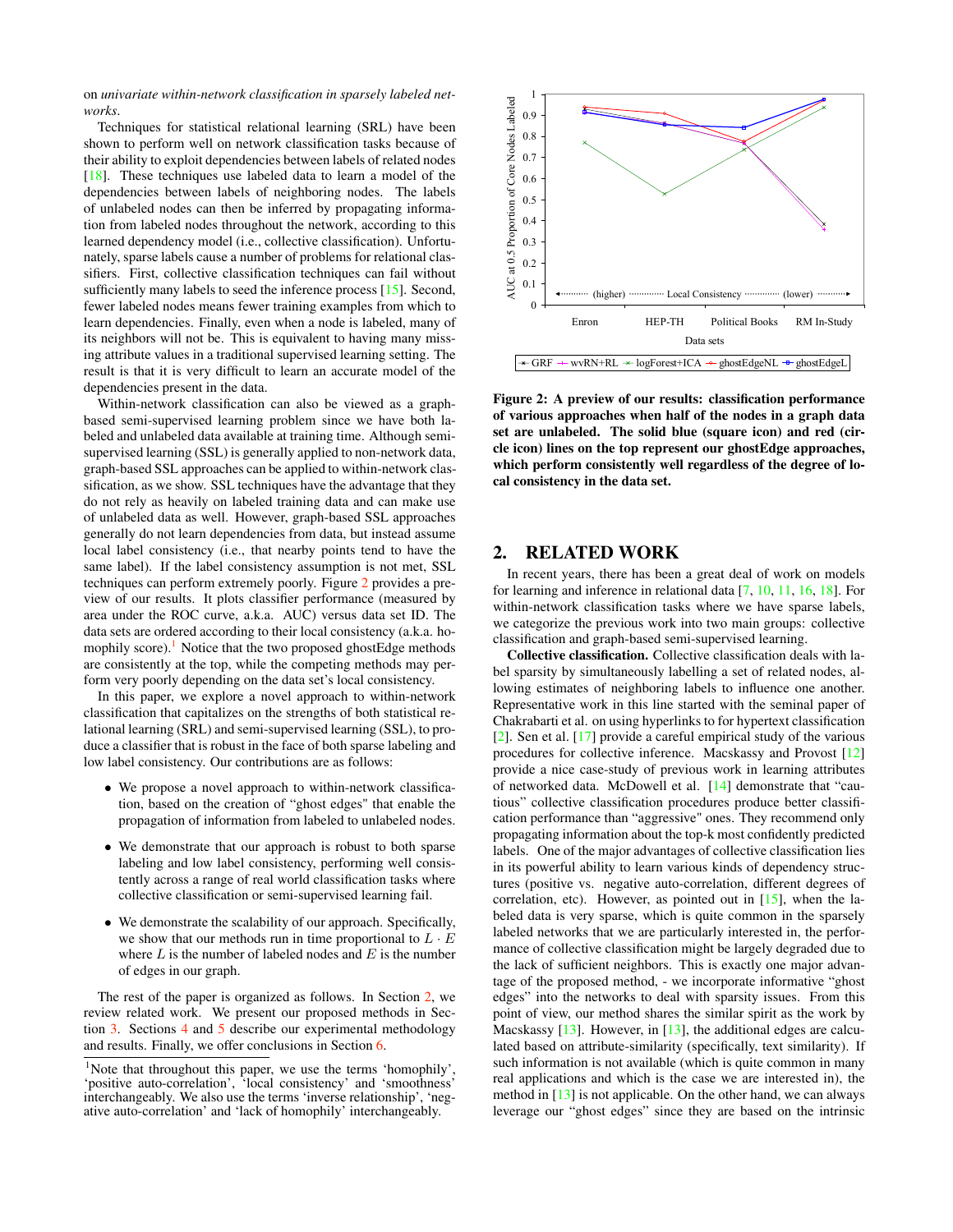structure of the networks. Lastly, the algorithm proposed in [\[13\]](#page-8-0) does not learn the weights, instead it combines the weights through a heuristic.

Graph-based semi-supervised learning. The problem of withinnetwork classification can also be thought of as the graph-based semi-supervised learning problem. Here, the basic idea is to estimate a function on the graph which satisfies two kinds of constrains: (1) the consistency with the label information and (2) the smoothness over the whole graph. The methods in this area mainly vary in the different ways to balance these two constraints. For example, Zhu's Gaussian random field (GRF) method [\[23\]](#page-8-10) puts a hard constraint on the label consistency and then achieves the smoothness by the harmonic function. Zhou's global and local consistency method [\[21\]](#page-8-11) combines the two kinds constraints by a regularization parameter and solves a quadratic optimization problem. For more on graph-based semi-supervised learning, we refer the reader to an excellent survey by Zhu [\[22\]](#page-8-12). By exploring the global structure (i.e. smoothness) over the whole graph, graph-based semi-supervised learning methods usually outperform the traditional methods, particularly when there are very few labeled nodes in the networks. However, the constraint on smoothness implicitly assumes positive auto-correlation in the graph, that is nearby nodes tend to share the same class labels (i.e., homophily). When such an underlying assumption does not hold (negative auto-correlation, the degree of auto-correlation being small, etc), the performance might be largely affected. This is another advantage of our "ghost edge" method, - it leverages the additional learning stage to recover the intrinsic correlation structure.

## <span id="page-2-0"></span>3. PROPOSED METHOD

In this section, we explain the motivation behind using ghost edges for within-network classification and discuss how ghost edges are created. We then describe how we take advantage of ghost edges to improve classification performance.

#### 3.1 Motivation and General Approach

The power of statistical relational learning (SRL) lies in the fact that networks generally exhibit predictable relationships between class labels of related nodes. Therefore, labeled nodes provide a great deal of information about their unlabeled neighbors. Suppose we have an unlabeled node,  $u$ , and we have a good understanding of the relationship between the class label of  $u$  and the class labels of  $u$ 's neighbors,  $N$ . If all nodes in  $N$  are labeled, we should be able to do a very good job of predicting the label of  $u$ . However, suppose that very few nodes in  $N$  are labeled. There are two ways of looking at this problem:

- 1. Node  $u$  shares edges with plenty of other nodes in the network, but too few of those neighboring nodes are labeled.
- 2. There are plenty of labeled nodes in the network, but node  $u$ shares edges with too few of them.

The first way of looking at the problem is addressed by techniques such as collective classification. Our approach, based on *ghost edges*, addresses the second way of looking at the problem.

The idea behind our approach is to add "ghost edges" between labeled nodes and unlabeled nodes to allow the information from labeled nodes to inform our predictions on unlabeled nodes. Of course, in order for this to work, we must carefully select pairs of nodes to connect via ghost edges. In particular, the success of our approach relies on our ability to choose pairs of nodes with labels that relate to each other in a predictable way. Our conjecture is that nodes which are "closer" in a network will tend to have more

predictable relationships between their class labels, and that nodes which are directly connected by an observed edge are simply a special case of this.

Based on this conjecture, we create ghost edges as follows. We create a single ghost edge between every  $\langle$ labeled, unlabeled $\rangle$  pair of nodes in our graph. We then assign a weight to each ghost edge based on the proximity of the nodes that the edge connects. A higher weight indicates that the connected nodes are closer together in the network (i.e., have higher proximity). The following subsection describes our approach to quantifying node proximity.

## 3.2 Quantifying Node Proximity Using Random Walk with Restart

To calculate RWR scores between each pair of nodes, we use a variation on the fast random walk with restart method proposed by Tong *et al.* [\[19\]](#page-8-9). The end result is that the algorithm can quickly give the proximity score  $r_{i,j}$ , indicating how easy it is to reach node  $j$  from node  $i$ . In more detail,  $r_{i,j}$  gives the steady-state probability to find a particle at node  $j$ , when this particle does a random walk with restarts from node i. The score  $r_{i,j}$  is high if there are several, high-weighted, short paths from  $i$  to  $j$ . A random walk with restarts (or, equivalently, *personalized pageRank*) works as follows: a particle starts at node  $i$ , moves randomly along the edges of the given graph, and with probability  $1 - c$  (say,  $c = 0.90$ ), the particle flies back to the initial node  $i$ . For more details, see [\[19\]](#page-8-9).

## <span id="page-2-1"></span>3.3 Handling Degrees of Label Consistency

There is a subtle, but very important step in our RWR algorithm. The problem is to handle varying degrees of local label consistency, including cases where labels of neighbors are inversely related. In cases with high label consistency (i.e., nearby nodes have similar labels), all methods tend to do well. In cases where consistency is low, as in, say, a near-bipartite graph of dating relationships with mostly male-female edges, the semi-supervised learning methods will not work, exactly because they have the local consistency assumption hardwired in their optimization functions.

Similarly, if we add ghost edges carelessly, we will add a lot of incorrect edges. What are the right edges to add so that our method can easily handle cases with varying degrees of label consistency?

The idea is to do RWR, but to insist on *even*-length paths. We shall refer to it as the *even-step RWR*. Mathematically, this means that we replace the adjacency matrix **A** with its square  $B = A \cdot A$ . Then, we compute the RWR scores using the B matrix.

Why does this approach work regardless of the degree of label consistency? The reasons are subtle: For the case of inverse classlabel relationship, the immediate neighbors are exactly the ones we want to avoid, which is exactly what the even-step RWR does. For the case of high local consistency, social networks typically have triangles and high "clustering coefficient." Thus, even if we only focus on even step paths, our random walk will still give high scores to nodes that are well-connected. In practice, we find that the even-step approach works well for intermediate consistency values as well.

In conclusion, with the subtle technique of *even-step RWR*, our GhostEdge methods can handle varying degrees of local label consistency, as we show in the experiments section.

### 3.4 Classifier Design

We propose two novel approaches to within-network classification: the ghost edge non-learning classifier (*ghostEdgeNL*) and the ghost edge learning classifier (*ghostEdgeL*). Both approaches are based on propagating class labels throughout a network using ghost edges created via random walk with restart (namely, even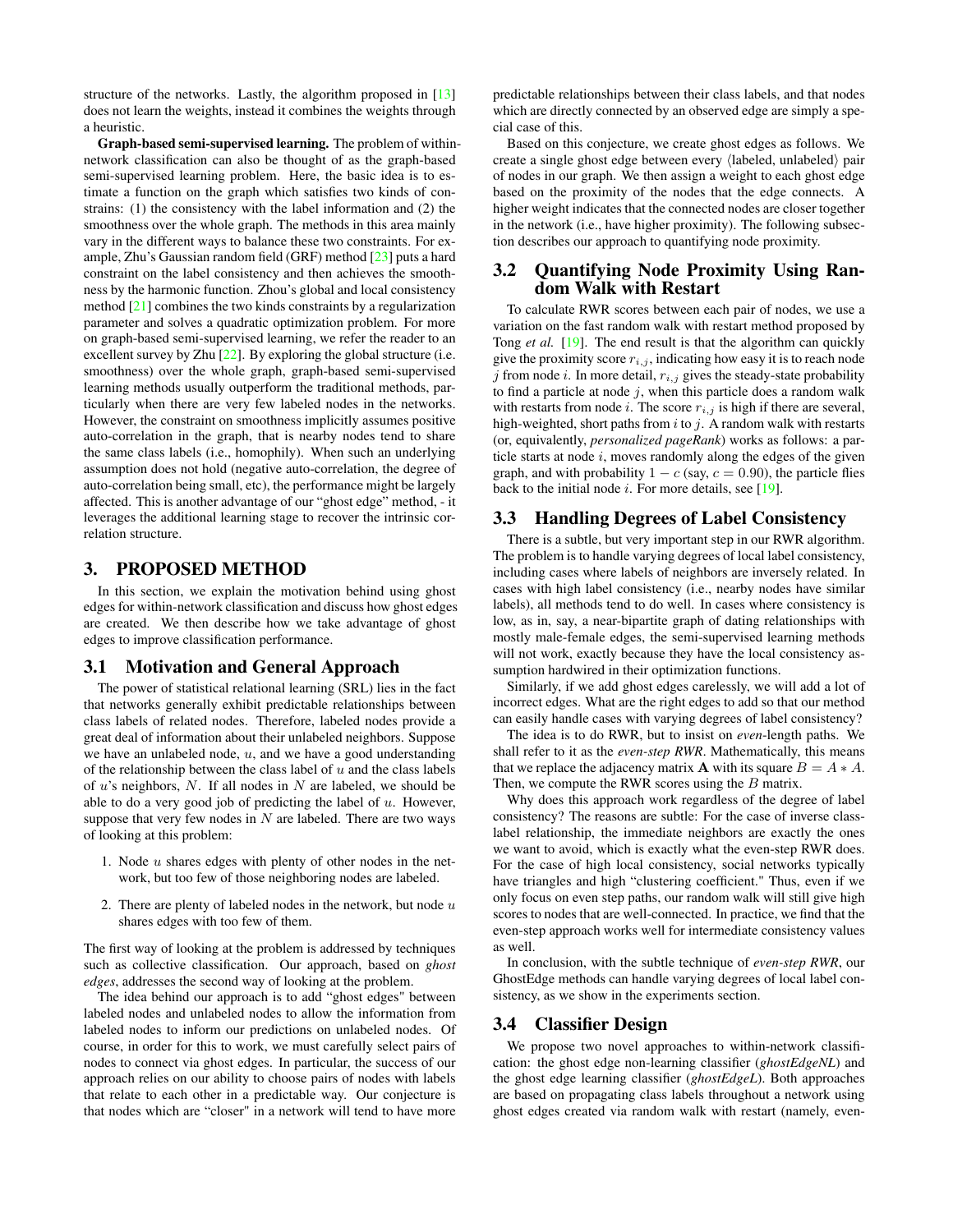step RWR). However, the two classifiers make use of ghost edges in different ways. There are two ways in which the approaches differ:

- 1. *Use of available labels*. GhostEdgeNL is a non-learning method. It simply assumes that neighbors connected by a ghost edge will tend have the same class labels and that this tendency is stronger across edges with higher weights. Ghost-EdgeL, on the other hand, uses the labeled nodes in a network as training examples to learn the dependencies between class labels of both observed neighbors and ghost neighbors.
- 2. *Use of RWR scores*. GhostEdgeNL makes use of all ghost edges, although it puts more weight on edges with higher proximity scores. GhostEdgeL bins ghost edges based on their proximity scores and then uses labeled data to learn weights on each bin, based on the predictiveness of its edges.

#### <span id="page-3-2"></span>*3.4.1 The GhostEdgeNL Classifier*

Ghost edges can be added to any relational classifier. For Ghost-EdgeNL, we chose to use a simple relational neighbor classifier [\[11\]](#page-8-4). This classifier predicts the class of a node based entirely on the class labels of neighboring nodes and performs no learning. It estimates the probability of node  $u$  belonging to class  $c$  as the weighted proportion of neighboring nodes that belong to class c. GhostEdgeNL uses the proximity score on the ghost edge between nodes as a weight. GhostEdgeNL ignores observed edges.

#### <span id="page-3-3"></span>*3.4.2 The GhostEdgeL Classifier*

For GhostEdgeL, we chose a learning link-based classifier [\[10\]](#page-8-3). This classifier uses logistic regression (LR) to build a discriminative model of node i's class given the class labels of nodes directly connected to i. Since LR expects a fixed-length feature vector, the set of neighboring class labels is summarized by a statistic such as the count or proportion of neighbors of each class.

We initially implemented GhostEdgeL using a standard LR model. However, we found that LR often failed to appropriately weight features based on their predictiveness. We achieved better results using an ensemble of LR models we refer to as *logForest*. The logForest model is inspired by Breiman's Random Forest classifier [\[1\]](#page-7-2). We use a bag of LR classifiers, where each is given a subset of  $log(M) + 1$  of the M total features. For this study, our logForest model uses 500 LR classifiers.

GhostEdgeL divides ghost edges into six bin as follows: A contains ghost edges with scores in the top 3%, B gets edges scoring between the top 3%-6%, C between 6%-12%, D between 12%- 25%, E between 25%-40%, and F between 40%-80%. There is no overlap between bins.

The GhostEdgeL classifier uses the following features: (1) count of neighbors of each class across observed edges and (2) count of neighbors of each class across ghost edges for each bin. So, for a binary classification problem with six bins, we have 14 features.

Like any relational learning method, GhostEdgeL learns the dependencies between class labels of neighboring nodes. However, in addition, the model learns how much weight to put on observed edges vs. ghost edges with different proximity scores, and the model can potentially learn different dependencies for each of these edge types.

## 3.5 Scalability

In even-step RWR, the ranking vector  $\vec{r_i} = [r_{i,j}]$  for a given labeled node  $i$  is defined as:

$$
\vec{r}_i(t+1) = c\mathbf{A}^2 \vec{r}_i(t) + (1-c)\vec{e}_i
$$

where  $\vec{e}_i$  is the starting vector for the node i, c is the fly-out probability,  $t$  is the iteration number, and  $A$  is the normalized graph Laplacian  $[3]$ <sup>2</sup>

We can use the following iterative strategy:

 $\vec{r}_i(1) = \vec{e}_i$  (1)

For  $t = 2, 3, \dots$ , do the following two steps:

$$
\vec{r_i}(t) = \mathbf{A}\vec{r_i}(t-1) \tag{2}
$$

$$
\vec{r}_i(t) \leftarrow c\mathbf{A}\vec{r}_i(t) + (1-c)\vec{e}_i \tag{3}
$$

The complexity for each step t is clearly  $O(E)$ . So, to get one ranking vector, the complexity is  $O(\tilde{t} \cdot E)$ , where  $\tilde{t}$  is the maximum number of iteration needed to reach the steady state. Overall, we need L such ranking vectors (so that we will get all  $U \times L$  proximity scores). Therefore, the overall complexity is  $O(L \cdot E)$  (omitting the constant  $\tilde{t}$ ).

Next, we will justify that the above iterative procedure will actually converge. To see this, we can re-write  $\vec{r_i}(t)$  as:

$$
\vec{r_i}(t) = \sum_{t=1}^{\infty} (c^t) \mathbf{A}^{(2t)} \vec{e_i}
$$

Since **A** is normalized graph Laplacian, we have  $-1 \le \lambda(A) \le$ 1, where  $\lambda(A)$  is the eigenvalue of **A** [\[3\]](#page-7-3). Therefore,  $\mathbf{A}^{(2t)}$  is bounded. On the other hand,  $c^t \rightarrow 0$  with  $t \rightarrow \infty$  *infinity*. Thus,  $||(c^t) \mathbf{A}^{(2t)} \vec{e}_i||$  goes to 0 as t goes to infinity, which completes the proof.

## <span id="page-3-0"></span>4. EXPERIMENTAL DESIGN

Our problem setting is within-network classification in sparsely labeled networks. We compare several approaches to overcome label sparsity: (1) collective classification, (2) graph-based semisupervised learning methods, and (3) our "ghost edge" label propagation approach (ghostEdge). The experiments are designed to answer the following research questions:

- How do the proposed GhostEdge methods do against the competition?
- What is the impact of local label consistency (i.e., homophily) and lack of it?

#### 4.1 Data Sets

We present results on four real-world data sets: political book co-purchases [\[9\]](#page-8-13), Enron emails [\[4\]](#page-7-4), Reality Mining cell-phone calls [\[5\]](#page-7-5), and high-energy physics citations from arXiv (a.k.a. HEP-TH [\[8\]](#page-8-14)). Our tasks are to identify neutral political books, Enron executives, Reality Mining study participants, and HEP-TH papers with the topic "Differential Geometry," respectively.

Figure [3](#page-4-0) summarizes our prediction tasks. The *Sample* column describes the method used to obtain our experimental subset of data from the full data set: use the entire set (*full*), use a time-slice (*time*), or sample a continuous subgraph via breadth-first search (*BFS*). The *Task* column indicates the class label we are trying to predict. The  $|V|$ ,  $|L|$ , and  $|E|$  columns indicate counts of total nodes, labeled nodes, and total edges in each network, respectively. The  $P(+)$  column indicates the proportion of labeled nodes that have the class label of interest (e.g., 12% of the political books are neutral).

<span id="page-3-1"></span><sup>&</sup>lt;sup>2</sup>The normalized graph Laplacian  $\mathbf{A} = \mathbf{I} - \mathbf{D}^{-1/2}\mathbf{W}\mathbf{D}^{-1/2}$ , where  $I$  is the identity matrix,  $D$  is the diagonal degree matrix, and W is the weighted adjacency matrix.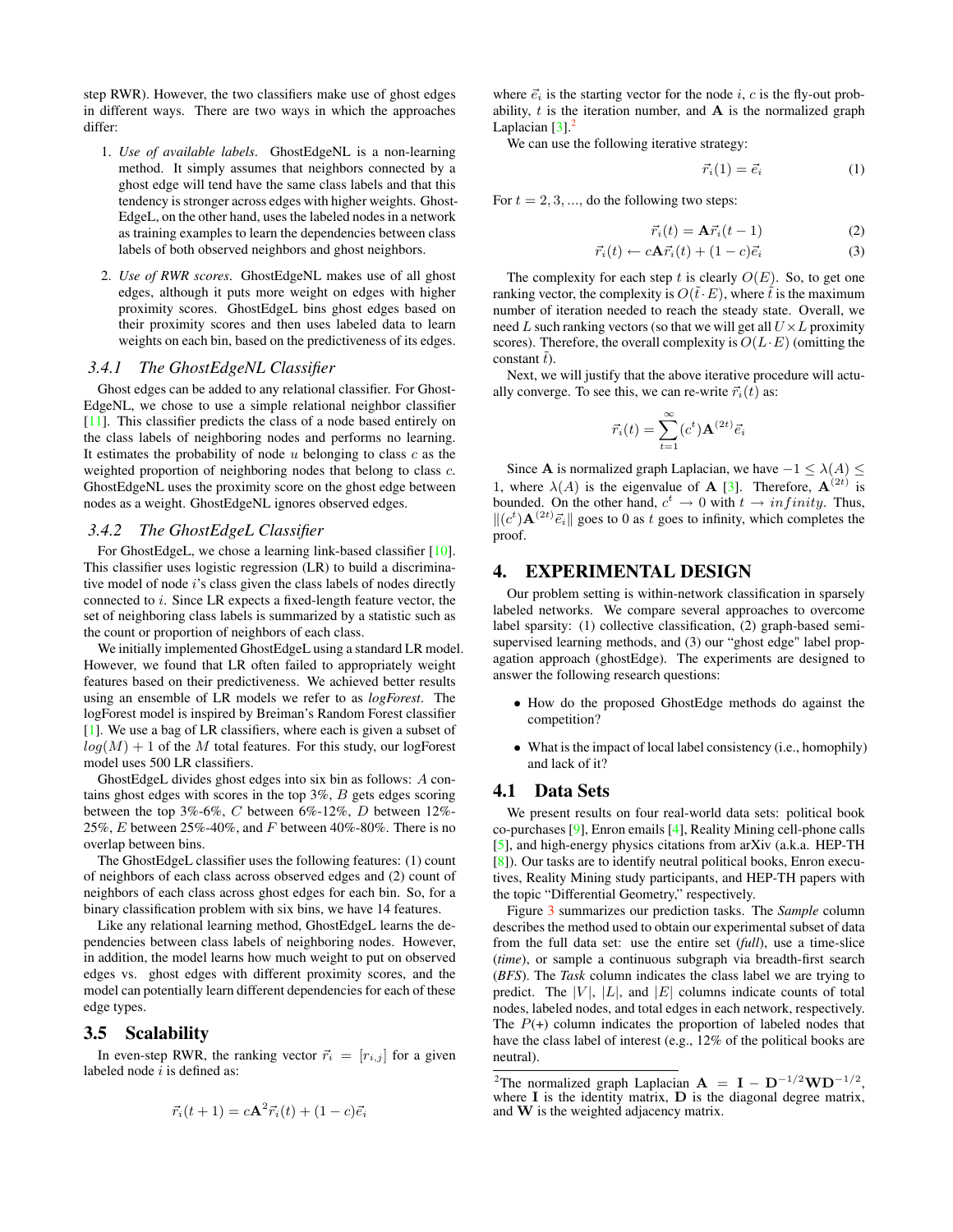Note that for the Enron and HEP-TH tasks we have labels for only a subset of nodes (which we refer to as "core" nodes) and can only train and test our classifiers on these nodes. However, unlabeled nodes and their connections to labeled nodes may still be exploited for label propagation.

| Data Set               | <b>Sample</b> | Task                                |     | L   | ΙE                   | $P(+)$ |
|------------------------|---------------|-------------------------------------|-----|-----|----------------------|--------|
| Enron                  | Full          | Executives?                         |     |     | 3081 1055 34902 0.02 |        |
| HEP-TH                 | Time          | Diff. Geometry? 2999 342 36014 0.06 |     |     |                      |        |
| <b>Political Books</b> | <b>BFS</b>    | Neutral?                            | 105 | 105 | 441                  | 012    |
| Reality Mining         | <b>BFS</b>    | In Study?                           |     |     | 1000 31509 0.08      |        |

<span id="page-4-0"></span>Figure 3: Summary of data sets and prediction tasks.

#### 4.2 Competing methods

From our methods, we use the two versions: (a) ghostEdgeNL which is the non-learning ghostEdge-based approach as described in Section [3.4.1](#page-3-2) and (b) ghostEdgeL which is the learning ghostEdgebased approach described in Section [3.4.2.](#page-3-3)

The competing methods fall under two categories: (1) collective classification, and (2) graph-based semi-supervised learning methods. Both categories of methods were designed to handle label sparsity.

#### *4.2.1 Competing methods*

On each classification task, we ran seven individual classifiers:

- 1. logForest, an ensemble logistic link-based model without collective classification
- 2. logForest+ICA, an ensemble logistic link-based model, which uses the iterative classification algorithm to perform collective classification
- 3. wvRN, a relational neighbor model without collective classification
- 4. wvRN+RL, a relational neighbor model, which uses relaxation labeling for collective classification
- 5. GRF, the SSL Gaussian random field model
- 6. ghostEdgeNL, our ghostEdge-based classifier without learning
- 7. ghostEdgeL, our ghostEdge-based classifier with learning

We describe each of the competing classifiers next.

logForest is an ensemble of logistic regression classifiers as described in Section [3.4.2.](#page-3-3) The model takes two features as input: the count of unique neighbors of the positive class and the count of unique neighbors of the negative class. Our base logForest classifier does not use collective classification. Therefore, any neighbors with missing class labels are simply ignored.

logForest+ICA uses the base logForest classifier, but performs collective classification using the ICA algorithm described in Section [4.2.2.](#page-4-1) We tried the logForest classifier with both the ICA and RL collective classification algorithms across our range of classification tasks. The performances of the two algorithms were comparable, but ICA performed slightly better overall. This is consistent with previous results [\[12\]](#page-8-7).

wvRN is the weighted-vote relational neighbor classifier [\[11\]](#page-8-4). Given a node  $i$  and a set of neighboring nodes,  $N$ , the wvRN classifier calculates the probability of each class  $c$  for node  $n$  as:

$$
P(c | n) = \frac{1}{Z} \sum_{\{n_j \in N | label(n_j) = c\}} w(n, n_j)
$$
 (4)

where *N* is the set nodes that neighbor  $n, Z = \sum_{n_i \in N} w(n, n_i)$ , and  $w(n, m)$  is the weight on the edge between n and m. For the baseline wvRN model,  $w(n, m)$  is simply the number of observed edges between n and m.

Note that in cases where a node has no labeled neighbors, we will end up with  $P(C_i = c) = 0$  for all c. In such cases, we simply assign probabilities to each class based on priors observed in the training data. Our base wvRN classifier does not use collective classification. Therefore, any neighbors with missing class labels are simply ignored.

wvRN+RL uses the base wvRN classifier, but performs collective classification using the RL algorithm described in Section [4.2.2.](#page-4-1) We tried the wvRN classifier with both the ICA and RL collective classification algorithms across our range of classification tasks. The RL algorithm performed better overall. This is consistent with previous results [\[12\]](#page-8-7).

GRF uses the Gaussian random field approach of Zhu et al. [\[23\]](#page-8-10). We ported Zhu's MATLAB code<sup>3</sup> for use in our experimental framework and double checked our results with the original MATLAB code. We made one small modification to Zhu's original code to allow it to handle disconnected graphs. Zhu computes the graph Laplacian as  $L = D - cW$ , where  $c = 1$ . We set  $c = 0.9$  to ensure that  $L$  is diagonally dominant and thus invertible. We found that our change had no substantial impact on classification performance.

#### <span id="page-4-1"></span>*4.2.2 Collective Classification*

To perform collective classification, we use both the iterative classification algorithm (ICA) and relaxation labeling (RL) [\[12\]](#page-8-7). We also ran preliminary experiments using Gibbs sampling [\[6\]](#page-7-6), which yielded results comparable to ICA. This is consistent with findings of other researchers  $[12, 17]$  $[12, 17]$  $[12, 17]$ . In our experiments, the log-Forest classifier performed better overall using ICA and the wvRN classifier performed better using RL. Therefore, we report results only for these combinations.

ICA initially assigns labels to unlabeled nodes,  $U$ , based on what is known in each unlabeled node's local neighborhood. Nodes with no labeled neighbors are temporarily assigned a label of *null*. Then, until either all class labels have stabilized or a certain number of iterations have elapsed, a new label is assigned to each  $u_i \in U$ , based on the current label assignments of u*i*'s neighbors. RL is similar to ICA except that instead of each  $u_i$  having a current label assignment, u*<sup>i</sup>* has a current probability distribution on the set of labels. Thus, the uncertainty associated with a label assignment is retained until the algorithm terminates and a final label is assigned. Unlabeled nodes are initially assigned the prior distribution, observed in the training data. We perform simulated annealing to catalyze convergence.

#### 4.3 Experimental Methodology

For all results presented here, the basic experimental setup is the same. Each data set contains a set of core nodes for which we have ground truth (i.e., we know the true class labels). In all cases, classifiers have access to the entire data graph during both training and testing. However, not all of the core nodes are labeled. We vary

<span id="page-4-2"></span><sup>&</sup>lt;sup>3</sup>See http://pages.cs.wisc.edu/ jerryzhu/pub/harmonic\_function.m.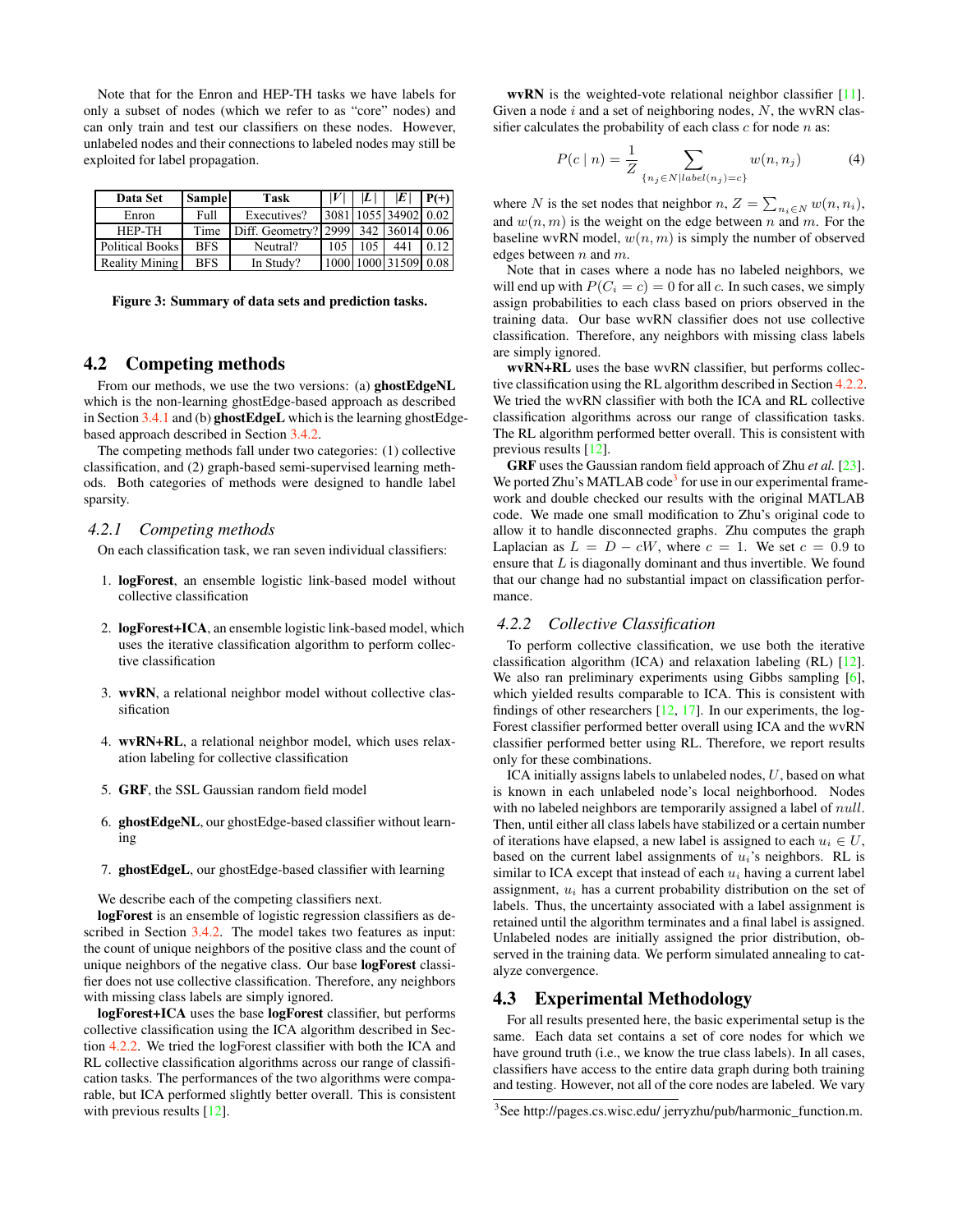the proportion of labeled core nodes from 10% to 90%. Classifiers are trained on all labeled core nodes and evaluated on all unlabeled core nodes.

Our methodology is as follows. For each proportion of core nodes labeled, we run 20 trials and report the average performance. For each trial and proportion labeled, we choose a class-stratified random sample containing  $(1.0 -$  proportion labeled)% of the core instances as the test set and the remaining core instances become the training set. Note that for proportion labeled less than 0.9 (or greater than 10 trials), this means that a single instance will necessarily appear in multiple test sets. The test sets cannot be made to be independent because of this overlap. However, we carefully choose the test sets to ensure that each instance in our data set occurs in the same number of test sets over the course of our experiments. This ensures that each instance carries the same weight in the overall evaluation regardless of the proportion labeled. Labels are kept on the training instances and removed from the test instances. We use identical train/test splits for each classifier.

Our experimental framework sits on top of the open source Weka system [\[20\]](#page-8-15). We implement our own network data representation and experimental code, which handles tasks such as splitting the data into training and test sets, labeling and unlabeling of data, and converting network fragments into a Weka-compatible form. We rely on Weka for the implementation of logistic regression and for measuring classifier performance on individual training/test trials.

We use the area under the Receiver Operating Characteristic (ROC) curve (AUC) as a performance measure to compare classifiers. We chose AUC because it is more discriminating than accuracy. In particular, most of our tasks have a hight class-skew and accuracy cannot adequately differentiate between the classifiers.

#### <span id="page-5-0"></span>5. EXPERIMENTAL RESULTS

In this section, we discuss the results of our experiments. We assessed significance of the results using paired  $t$ -tests<sup>4</sup> (p-values  $< 0.05$  are considered significant).

## 5.1 Effects of Ghost Edges

Figures [4](#page-6-0) and [5,](#page-6-1) respectively, compare the performance of wvRN (with and without RL) to ghostEdgeNL and logForest (with and without ICA) to ghostEdgeL. We see a consistent and often dramatic increase in performance over the baseline wvRN and log-Forest models due to the use of ghost edges. GhostEdgeNL significantly outperforms wvRN on Enron  $\leq$  0.7, Political Books 0.3 – 0.7, and HEP-TH and Reality Mining for all proportions labeled. GhostEdgeL significantly outperforms logForest on Enron and Reality Mining  $\leq 0.7$ , Political Books  $\geq 0.3$ , and HEP-TH at all proportions labeled.

In many cases, the ghostEdge classifiers also outperform collective classification. GhostEdgeNL significantly outperforms wvRN+RL on Enron  $\leq 0.5$ , HEP-TH  $\leq 0.7$ , and Reality Mining for all proportions labeled. GhostEdgeL significantly outperforms logForest+ICA on Enron  $\leq 0.7$ , HEP-TH at all proportions labeled, Political Books  $> 0.3$ , and Reality Mining  $\leq 0.5$ .

Figure [2](#page-1-0) (previewed in Section [1\)](#page-0-1) compares the performance of various approaches to handle label sparsity with 50% of core nodes labeled: ghost edges, collective classification, and Gaussian random fields. This figure demonstrates the robustness of the ghost-Edge methods across a range of data sets with varying degrees of local consistency among labels (see Figure [8\)](#page-8-16). Both ghostEdgeNL and ghostEdgeL are consistently high performers across all tasks. All of the other methods perform poorly (i.e.,  $> 30$  AUC points from the top) on at least one of the data sets.

Figure [6](#page-7-7) presents a more complete comparison of the approaches as the proportion of labeled nodes varies. Here, we see that the ghostEdge methods perform well in comparison to other approaches, regardless of the proportion of nodes labeled. For all data sets and proportions labeled, one of the ghostEdge classifiers is always the top performer (or tied at the top). We note that there are occasionally substantial differences in performance between ghostEdgeL and ghostEdgeNL. We present a more detailed discussion of learning and non-learning methods in Section [5.2.](#page-5-3)

## <span id="page-5-3"></span>5.2 Effects of Learning

Figure [6](#page-7-7) reveals a couple of interesting things about learning vs. non-learning classifiers. First, learning methods in general are hurt more than non-learning methods by a smaller proportion of labeled nodes because learning methods rely on training examples to generate an accurate dependency model. Figure [7](#page-8-17) shows the average number of training examples available for each data set at each proportion labeled. The Political books and HEP-TH data sets have very few training examples available at the lower proportions of labeled nodes (11 and 33, respectively at 0.1 labeled). Correspondingly, it is on these data sets that we see a dip in the learning methods relative to the non-learning methods at lower proportions of labeled data.

The second thing to note is that the performance of both GRF and wvRN+RL on the Reality Mining task actually decreases as more labels are made available. This is because there is an inverse relationship between class labels of neighbors (see auto-correlation scores in Figure [8\)](#page-8-16). So, these non-learning methods take whatever truth they are given and use it to make exactly the wrong decision. The more information they get, the worse they perform. We see this same effect in Figure [4](#page-6-0) with wvRN. GhostEdgeNL overcomes this problem by using even-step RWR, as described in section [3.3.](#page-2-1) The relative performance of logForest+ICA increases with respect to GRF and wvRN+RL as label consistency decreases since the logForest model is able to learn dependencies among neighboring labels (Figure [2\)](#page-1-0).

### 5.3 Effects of Collective Classification and Semi-Supervised Learning

Figures [2](#page-1-0) and [6](#page-7-7) allows us to compare the performance of the collective classification approaches (i.e., wvRN+RL and logForest+ICA) and the GRF semi-supervised approach across data sets. On all tasks, the performance of wvRN+RL and GRF is essentially equivalent, although GRF does perform significantly better than wvRN+RL in terms of AUC on all data sets except HEP-TH. We do not report results for wvRN+ICA, but we found that wvRN+RL performed much better than wvRN+ICA overall. On the other hand, the logForest classifier demonstrated roughly equivalent performance regardless of the collective inference procedure used. These results are consistent with previous findings [\[12\]](#page-8-7).

### <span id="page-5-1"></span>6. CONCLUSIONS

We focus on the problem of predicting node labels in a large graph, when (a) there are few labeled nodes and (b) local consistency (a.k.a. homophily) does not necessarily hold. To address the first problem, we introduce 'ghost edges', by judiciously adding edges between nodes, according to RWR proximity. To address the

<span id="page-5-2"></span><sup>&</sup>lt;sup>4</sup>It is an open issue whether the standard significance tests for comparing classifiers (e.g., t-tests, Wilcoxon signed-rank) are applicable for within-network classification, where there is typically some overlap in test sets across trials. It remains to be seen whether the use of such tests produces a bias and the extent of any errors caused by such a bias. This is an important area for future study that will potentially affect a number of published results.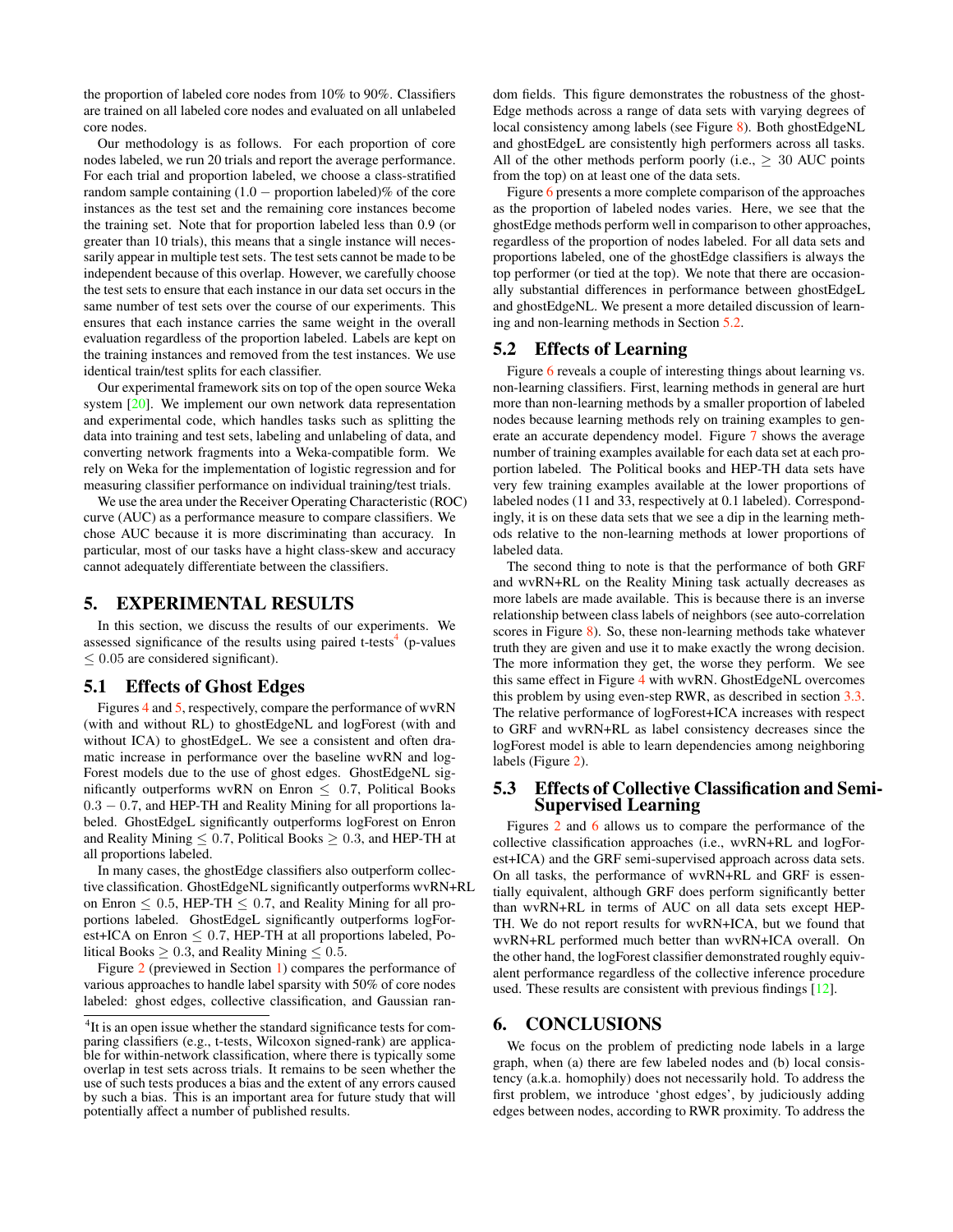

Figure 4: Comparisons of wvRN, wvRN+RL, and ghostEdgeNL. Adding ghost edges boosts performance on all data sets.

<span id="page-6-0"></span>

<span id="page-6-1"></span>Figure 5: Comparisons of logForest, logForest+ICA, and ghostEdgeL. Adding ghost edges boosts performance on all data sets.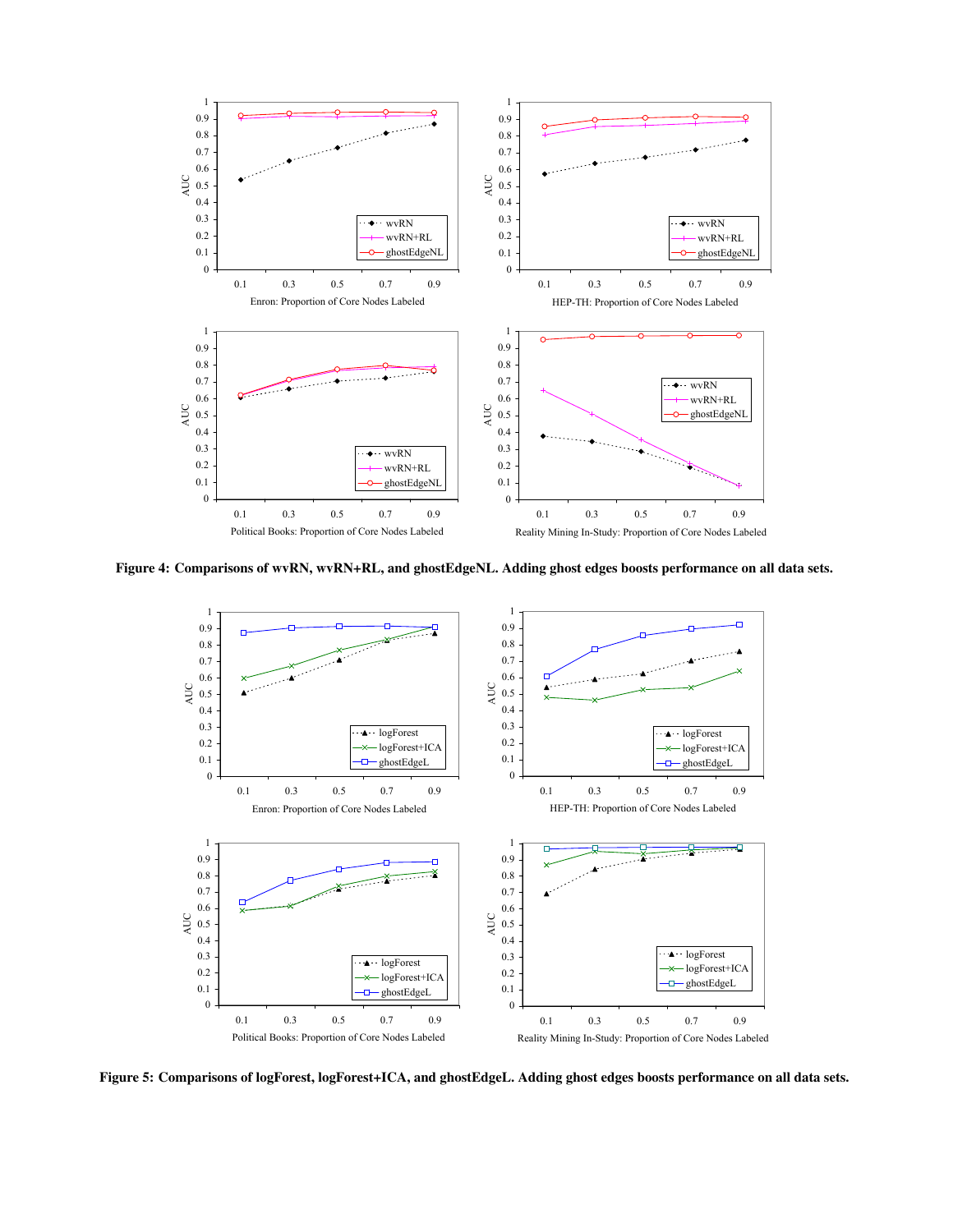

<span id="page-7-7"></span>Figure 6: Comparisons of our approaches (ghostEdgeL and ghostEdgeNL) to a purely semi-supervised approach (GRF), and two collection classification approaches (logForest+ICA and wvRN+RL) as the proportion of labeled nodes varies.

second problem, we propose to bypass all the activation-spreading methods (which implicitly assume homophily), and instead we use a classifier on a carefully chosen set of features from observed, as well as 'ghost-edge' neighbors. A subtle, but vital point is that we consider RWR not on the original matrix, but on its square. This change makes our method robust, regardless of the degree of homophily. In other words, our method does well even when the local consistency assumption is not met.

We performed experiments on several real, publicly available data sets, measuring the AUC. The competitors were carefully chosen to be the state of the art. Our method is very robust, performing as well as or better than the best competitor across tasks. All other classifiers we evaluated perform poorly in some cases, depending on the degree of homophily. We also showed that the complexity of our approach is  $O(L \cdot E)$ , where L is the number of labeled nodes and  $E$  is the number of edges. Therefore, the approach is suitable for large data sets, provided that known labels and edges are sufficiently sparse.

# 7. ACKNOWLEDGEMENTS

This work was performed under the auspices of the U.S. Department of Energy by Lawrence Livermore National Laboratory under contract DE-AC52-07NA27344 (LLNL-CONF-404625), and based upon work supported by the National Science Foundation under Grant No. IIS-0534205. This work is also partially supported by the Pennsylvania Infrastructure Technology Alliance (PITA), an IBM Faculty Award, a Yahoo Research Alliance Gift, with additional funding from Intel, NTT and Hewlett-Packard. Any opinions, findings, and conclusions or recommendations expressed in this material are those of the authors and do not necessarily reflect the views of the National Science Foundation, or other funding parties.

#### 8. REFERENCES

- <span id="page-7-2"></span>[1] L. Breiman. Random forests. *Machine Learning*, 45(1):5–32, 2001.
- <span id="page-7-1"></span>[2] S. Chakrabarti, B. Dom, and P. Indyk. Enhanced hypertext categorization using hyperlinks. In *SIGMOD*, pages 307–318, 1998.
- <span id="page-7-3"></span>[3] F. Chung. Spectral graph theory. *Number 92 in CBMS Regional Conference Series in Mathematics. American Mathematical Sociaty*, 1997.
- <span id="page-7-4"></span>[4] W. W. Cohen. Enron email data set. http://www.cs.cmu.edu/ enron/, 2004.
- <span id="page-7-5"></span>[5] N. Eagle and A. Pentland. Reality mining: sensing complex social systems. *Personal and Ubiquitous Computing*, 10(4):255–268, 2006.
- <span id="page-7-6"></span>[6] S. Geman and D. Geman. Stochastic relaxation, Gibbs distributions and the Bayesian restoration of images. *IEEE Transactions on Pattern Analysis and Machine Intelligence (PAMI)*, 6:721–741, 1984.
- <span id="page-7-0"></span>[7] L. Getoor, N. Friedman, D. Koller, and B. Taskar. Learning probabilistic models of link structure. *Journal of Machine Learning Research*, 3:679–707, 2002.